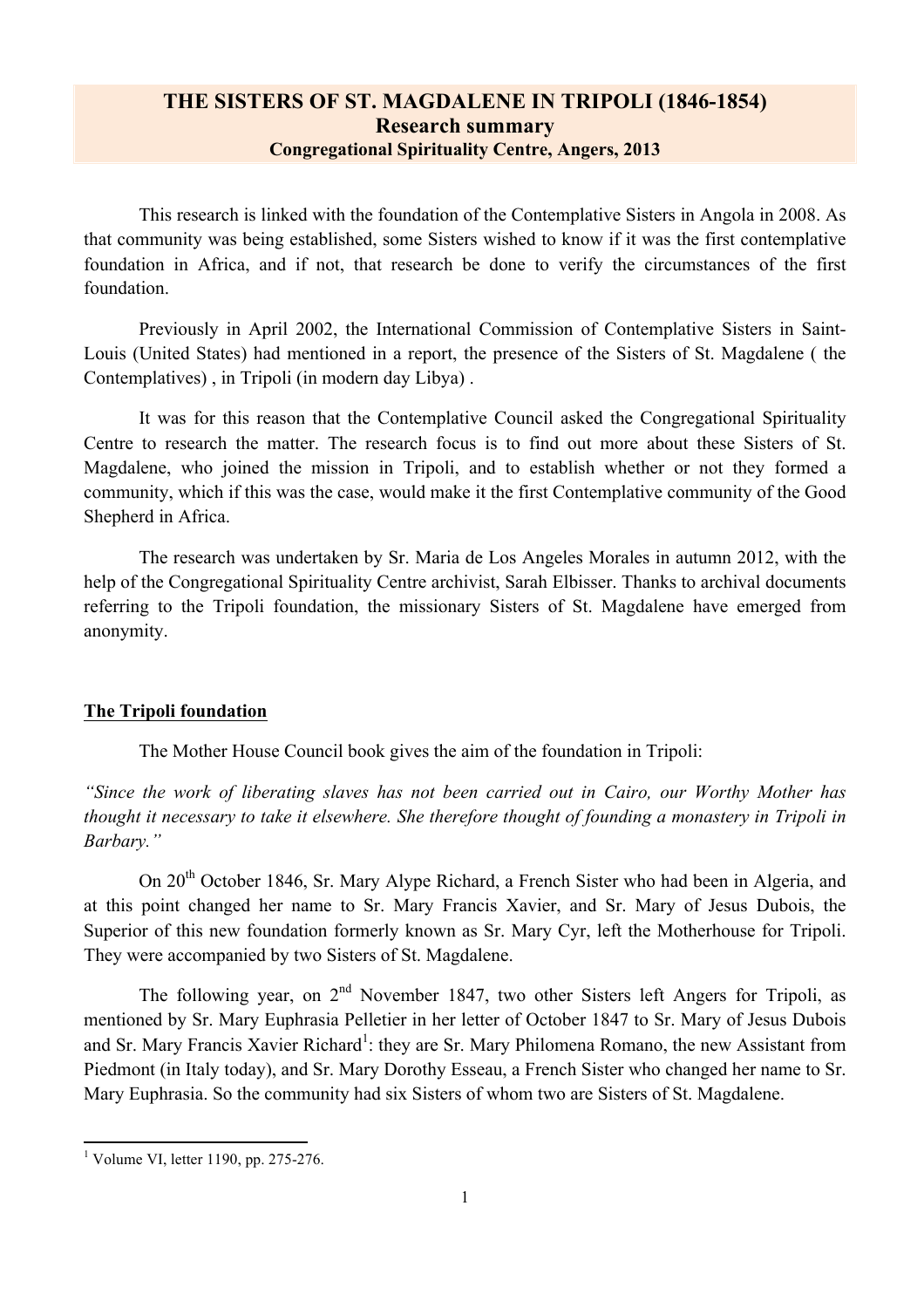Why were Sisters of St. Magdalene sent to this mission? It seems that in making this decision Sr. Mary Euphrasia Pelletier fulfilled the wish of some Sisters of St. Magdalene from Angers who hoped to be part of this new mission. This is the explanation given in the Mother House community letter from  $2<sup>nd</sup>$  March 1848<sup>2</sup>:

*"We have not yet told you about the little Community of our dear Sisters of St. Magdalene, whose work is now joined to that of redeeming the slaves. Already, last year, we had shared with you the news of their being engaged in working with our dear missionaries, but this year, their zeal for the salvation of souls had grown still more, through prayer, and they begged our Mother for permission for two of them to be among those of our sisters who were the first to go to Tripoli. During the Octave of the Feast of the Sacred Heart, our Mother felt urged to accede to their request, and welcomed it. On November 25th, the Community Sisters went in procession to the Monastery of the Sisters of St. Magdalene. Two of the latter, in a black Habit approved by our Mother, who stood between them both, renewed their vows, adding the Promise to work for redeeming of slaves, in so far as Holy Obedience would direct them. Thus began a new religious work, because those among the young Negreses and Arabs who desired to consecrate themselves to the Lord by vow, could enter into a class of which our dear Magdalens would be the foundation stones. For some time their constitution*  has been the object of deep reflection by our Mother. We have added some articles which will *associate with this work. They are free to choose, some as solitary Magdalens praying for our monasteries, others could be attached to the mission for the slaves… Thus the ground where St. Euphrasia governed so many monasteries will be inhabited by a family which has grown and been formed under her maternal protection. In place of the Magdalen, the name Euphrasia is to be added to the other names given to our Magdalens… They will be called: Euphrasia of…."*

A publication note referring to a letter from Sr. Mary Euphrasia Pelletier to Sr. Mary Francis Xavier Richard probably from July  $1853<sup>3</sup>$  names the Sisters in the community at this time:

- Sr. Mary Francis Xavier Richard, Superior
- Sr. Mary Philomena Romano, Assistant
- Sr. Mary Dorothy Esseau, known as Euphrasia.

And two French Sisters of St. Magdalene.

They are joined two months later by three other Sisters from Angers: Sr. Mary Mechtilde Flosse, the new Assistant, who changed her name to Mary Augustin, Sr. Mary Marcelle Richard and Sr. Mary Anastasia Seichel, a Maltese novice<sup>4</sup>.

### **Who are these Sisters of St. Magdalene?**

<sup>&</sup>lt;sup>2</sup> Mother House community letter from  $2^{nd}$  March 1848 quoted in the introduction to Sr. Mary Euphrasia Pelletier's letters from 1846, volume VI, p. 135

 $3$  Volume VII, letter 1408, p. 246.

<sup>&</sup>lt;sup>4</sup> Publication note from Sr. Mary Euphrasia Pelletier's letter from 28th July [1853] to Sr. Mary Francis Xavier Richard, volume VII, letter 1409, pp. 248-249.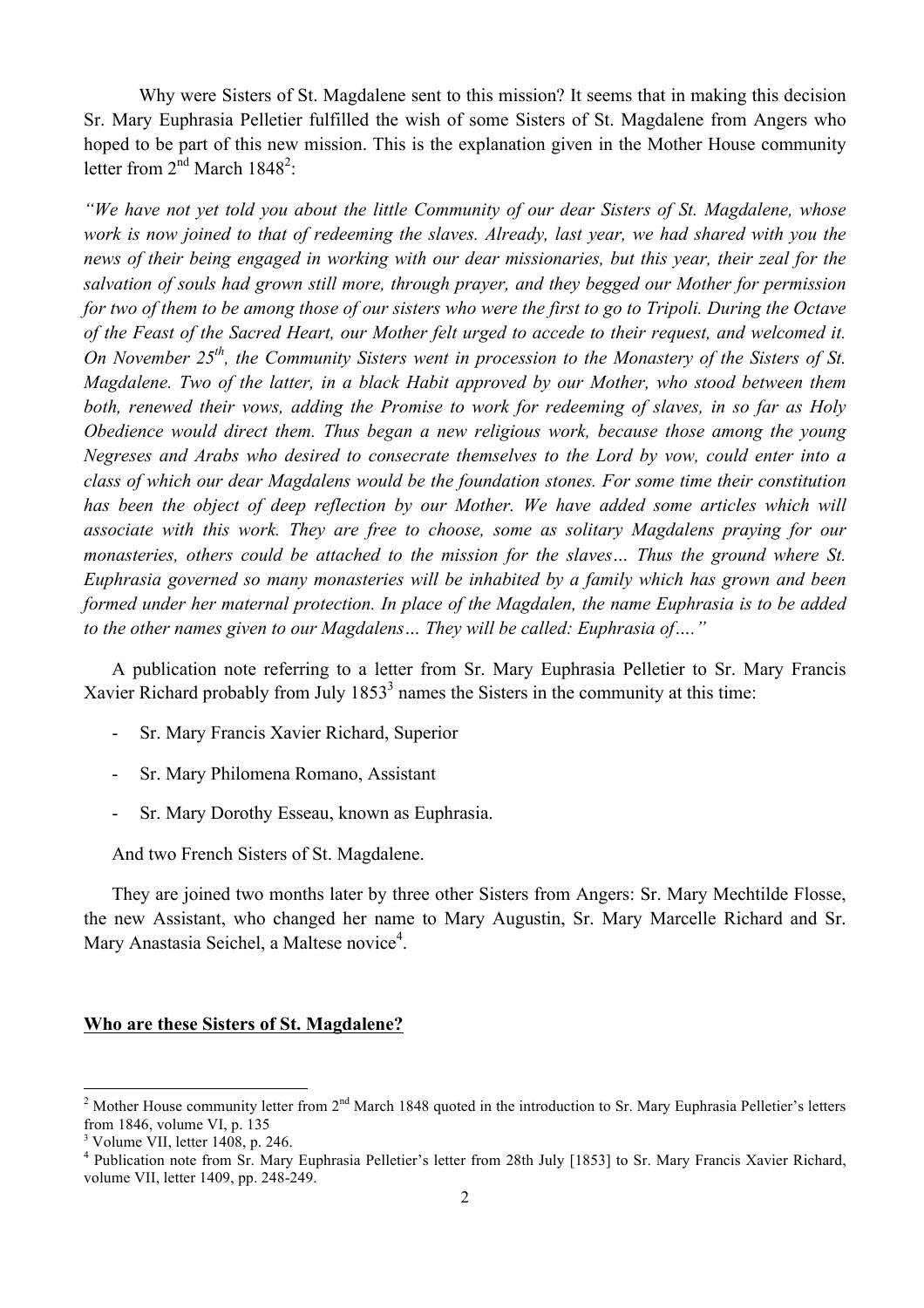Sr. Mary Euphrasia never mentioned their names in her letters. She was clearly concerned about them, was worrying about their integration in the Tripoli community, and mentions them several times in her letters:

• *"May our two little Sisters of St. Magdalene also be blessed5 ."*

• *"Go out, my cherished St. Xavier, two or four times each week, you and our sisters, and also the little Sisters of St. Magdalene, to look after and to baptize hundreds of them [Arab children]… Don't be in a hurry then, about placing the grilles<sup>6</sup> . Remain free then, you can do so much good!... Goodbye my dear daughters. You and my dear Sisters of St. Magdalene are the consolation of your devoted Mother in Our Lord7 ."*

In 1854, the house is closed as the situation is very difficult. The Catholic hierarchy not having been established as yet in Africa, the Sisters came directly under the Roman Congregation for the Propagation of the Faith. Releasing slaves is more difficult than expected, and even impossible. Sr. Mary Euphrasia Pelletier is deeply concerned for the community in the year before its departure and still hopes the mission will be continued: *"You are victims, my dearly loved Children, and also our*  two little Sisters of St. Magdalene. But I implore you, do not abandon this work!<sup>8</sup>"

Following new research in the Mother House archives, the Sisters of St. Magdalene of Tripoli and their role in this mission have now become clearer. Their religious names are now no longer unknown: one was Euphrasia of St Genevieve and the other Euphrasia of Compassion<sup>9</sup>. According to the Mother House book of admissions for the Sisters of St. Magdalene, they are Sisters of St. Magdalene of St Genevieve Bouvet<sup>10</sup>, who made her profession on  $15<sup>th</sup>$  August 1838, and Sisters of St. Magdalene of Compassion Terrien<sup>11</sup> who took the habit on  $17<sup>th</sup>$  March 1838. It seems both came back to Angers when the Tripoli foundation ended.

The relevant parts of the new documents relating to the Sisters of St. Magdalene have been transcribed in the appendixes.

 <sup>5</sup> Letter to Sr.Mary Francis Xavier Richard, 8th July 1848, volume VI, letter 1229, p. 328.

<sup>&</sup>lt;sup>6</sup> Sr. Mary Euphrasia, on the advice of the French Consul in Tripoli, is asking the Sisters not to remain in the enclosure of the convent but to go out to meet the population and to be accepted by them.<br><sup>7</sup> Letter 1410 to Sr. Mary Francis Xavier Richard,  $27<sup>th</sup>$  August 1853, volume VII, pp. 248-249.

<sup>&</sup>lt;sup>8</sup> Letter 1409 to Sr. Mary Francis Xavier Richard,  $28^{th}$  July [1853], volume VII, pp. 240-245.<br><sup>9</sup> See in the appendix the letters from  $8^{th}$  March 1850 from Sr. Mary Philomena Romano to Sr. Mary Euphrasia Pelletier a

<sup>&</sup>lt;sup>10</sup> Born Aldégonde Bouvet in Paris on 19th February 1812, she took the habit on  $2<sup>nd</sup>$  July 1836 and died on 11th June 1895 in Angers. See her necrology in the appendix 2.

<sup>&</sup>lt;sup>11</sup> Born Virginie Terrien in Saumur, she takes the habit at 20. According to the first volume of the Annals of the Sisters of St. Magdalene Community of Angers, she died on 23<sup>rd</sup> February 1868.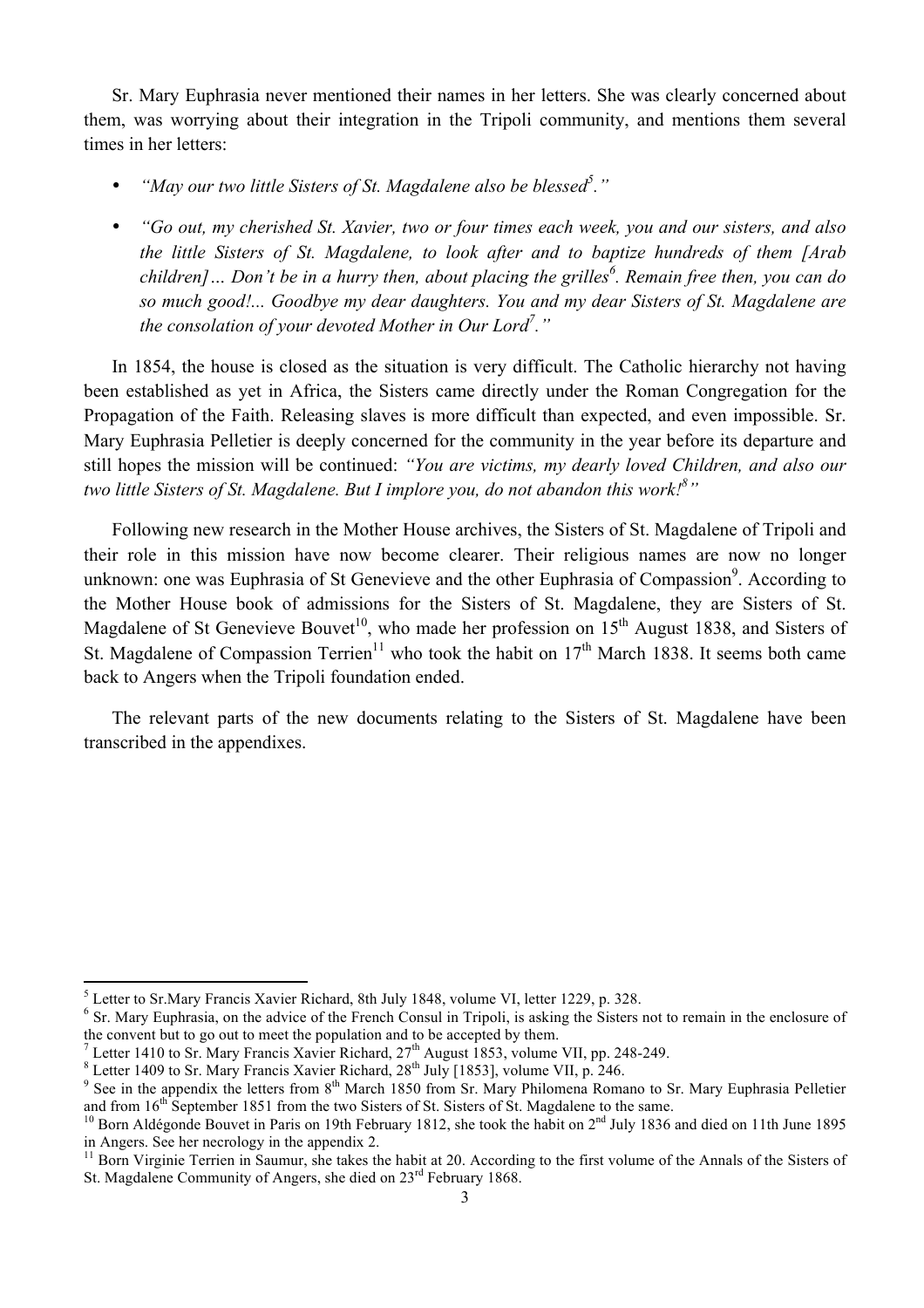# **Appendix 1**

# **Letters<sup>12</sup> related to the Sisters of St. Magdalene of Tripoli**

### **1) Letters from apostolic Sisters**

- Letters from Sr. Mary of Jesus Dubois to Sr. Mary Euphrasia Pelletier
	- *26th December 1847:*

[...] We have given out the assignments according to your wishes. Sister M, of St Philomena Assistant is the novice mistress, M. of St Alype is in charge of the class of sixty-five young Maltese. M. of St Euphrasia is in charge of the boarding house, Euphrasia of Compassion is giving lessons in writing and is very good at it […] Our two Sisters of St. Magdalene will take possession of the house in the desert<sup>13</sup>, tomorrow the Feast of the Holy Innocents, to whom we commend the holy enterprise of the baptism of Arab children […].

- *6th January 1848:*

Our two dear Sisters of St. Magdalene are also very devoted, you have communicated your zeal for the salvation of souls to them; they will do a lot of good here. […]

- *1st May 1848:*

[...] Our two Sisters of St. Magdalene are settling in [...]

- *15th May 1848:*

[...] Mary of St Alype [...] is taking care of the baptism of young Arab children with our Sisters of St. Magdalene . […]

- *15th September 1848:*

[...] Our very zealous Euphrasia of St Genevieve is already exhausted; she is now accepting that she has a very serious illness. […]

- *10th [February] 1849:*

<u> 1989 - Jan Samuel Barbara, margaret e</u>

[...] The two Sisters of St. Magdalene have had great temptations; now they are much better. Euphrasia of Compassion, who was the more upset of the two, has just assured us that she would rather die than leave Tripoli of her own will. […]

Our two Sisters of St. Magdalene have had great difficulty in adjusting to the climate and to the country, and have overcome everything. They are never seen making an intentional mistake. It is a great consolation. They asked us to beg you to allow them to wear a black scapular with their black costume […].

 $^{12}$  The spelling has been modified and adapted to modern standards for reasons of reading and understanding.<br><sup>13</sup> Does this expression, frequently used for the house of the Sisters of St. Magdalene at this time, mean t

Tripoli moved, a year after the beginning of their mission, into a house of their own? The question remains unanswered.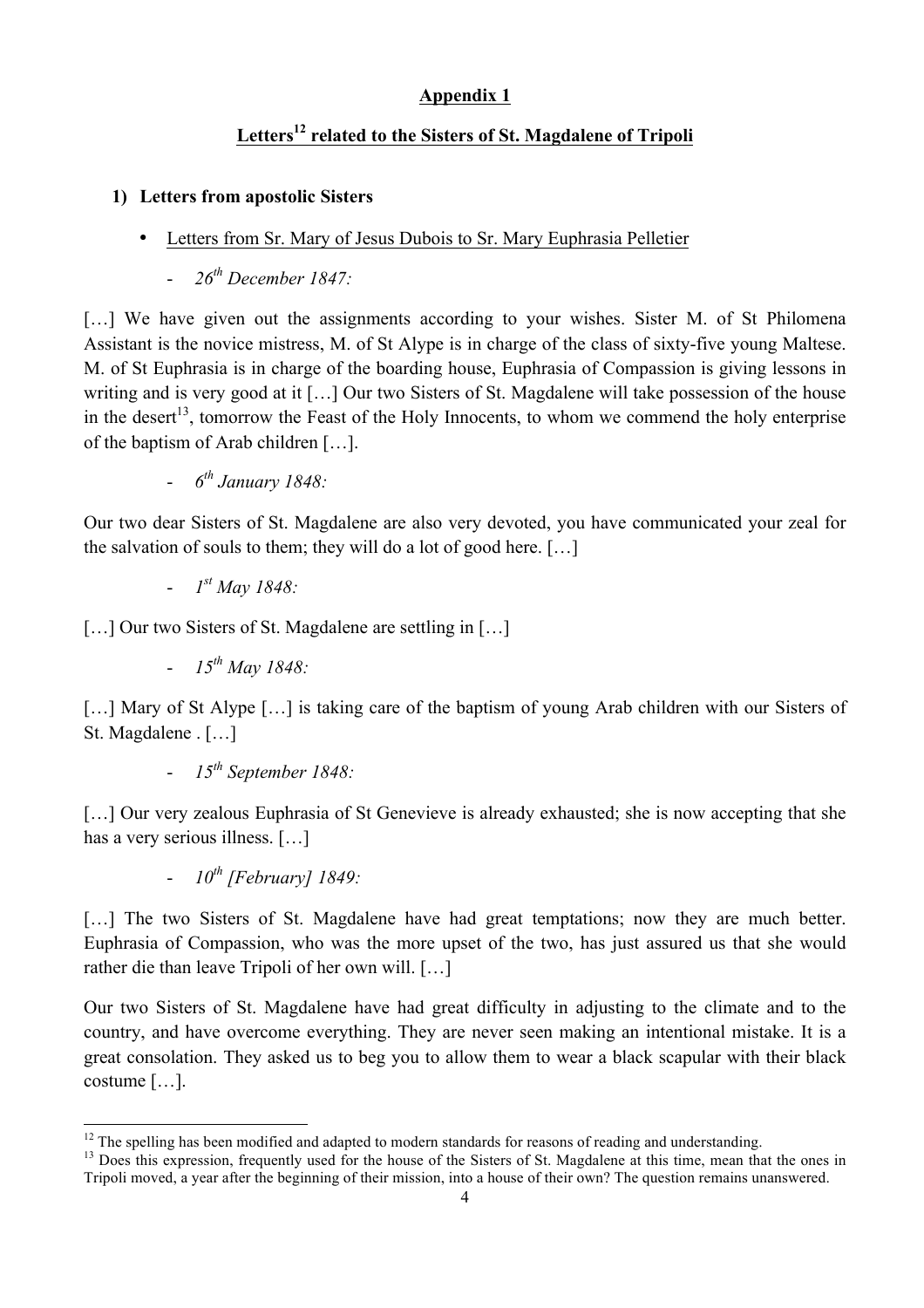- *12th March 1849:*

[...] The Consul of France [...] gave us a piece of black cloth that will be used for the habits of our Sisters of St. Magdalene. […]

- *9th April 1849:*

We are happy to follow the Rule as perfectly as possible; all our Sisters are very fervent, even our dear Sisters of St. Magdalene who have not made a single intentional mistake for a long time.

• Postscript to the Tripoli community letter from  $19<sup>th</sup>$  June 1851:

My very dear Sister<sup>14</sup> our two Sisters of St. Magdalene are paying their deep respect to you and asking you not to forget to mention them to Our Mother General and to their good Mothers of the council and chapter, and also to their dear Sisters, and would like to hear from you. Euphrasia of St Genevieve is still unwell and does not do anything; she begs her sisters to pray God to fulfill his holy Will in her. If possible she begs you not to forget them as well as all the Sisters of St. Magdalene, to whom she sends friendly greetings [...]

- Letters from Sr. Mary Philomena [Romano] to Sr. Mary Euphrasia Pelletier
	- *8th March 1850:*

Following the signatures of Sr. Mary Philomena and Sr. Mary Euphrasia [Esseau], the letter bears two others:

Euphrasia of Compassion

Euphrasia of St Genevieve

Your two Sisters of St. Magdalene who will always be loyal and submitted to you.

- *Not dated:*

[...] Mother, our two Sisters of St. Magdalene are ill, especially Euphrasia of St Genevieve, it was difficult not to make her fast on Holy Friday. […]

Letter from Sr. Mary Euphrasia [Esseau] to Sr. Mary Euphrasia Pelletier

- *13th September 1851:*

[...] Our two dear Sisters of St. Magdalene are more and more devoted to the mission, but Euphrasia of Compassion is the only one who can work in the class. She alone has recovered; she is telling us every day that she will go mad because the children are not afraid of her. […]

 <sup>14</sup> The addressee of the letter is not named.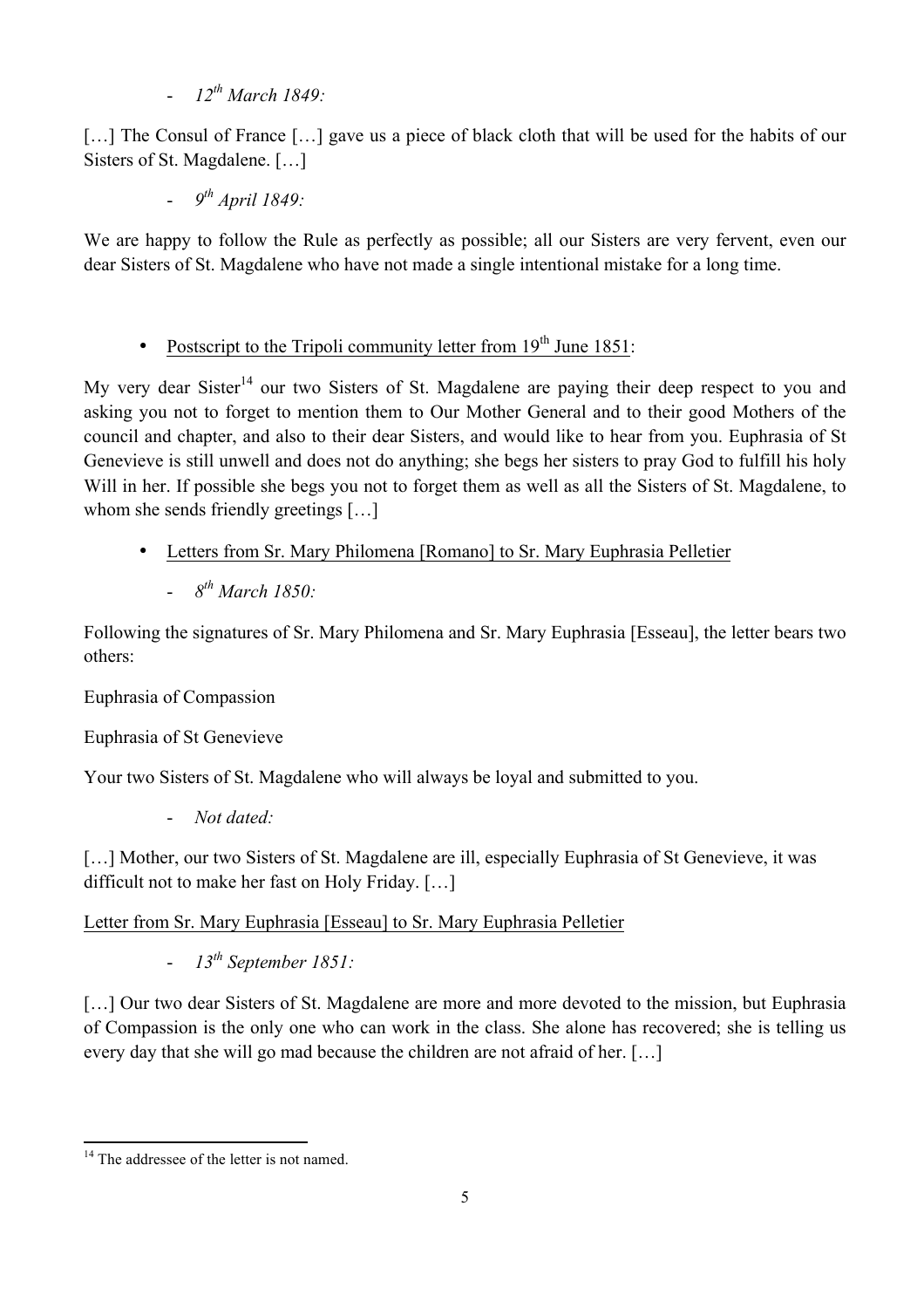- Letter from Sr. [Mechtilde<sup>15</sup> Flosse] to Sr. Mary Euphrasia Pelletier
	- *31st July 1854:*

[...] We are only three religious; the Sisters of St. Magdalene cannot stay in Tripoli after what has just been discovered<sup>16</sup> about the other. Everyone is asking for her departure. [...]

#### **2) Letters from the Sisters of St. Magdalene**

• Letters from Srs. Euphrasia of St Genevieve and of Compassion to Sr. Mary Euphrasia Pelletier:

L.J.M.

From our monastery of Tripoli this  $16<sup>th</sup>$  September 1851

My very Honored Mother General

I am taking advantage of the letter our good Mother Assistant is sending you, to put in this little note, to express our deepest gratitude for the few lines you included for us in your precious letter, which was a great joy to us as it proved that you did not forget your two little Sisters of St. Magdalene of Tripoli. We also wish to express our joy that Our Lord is still keeping you close to us in love and gratitude. We would love to be able to share our dear Sisters' joy and happiness of being near you. My cherished Mother, you do not mention your health. This allows us to hope it is good and that God will keep you with us for a long time, which will be a joy and happiness for us. We are however grieved not to hear from our good Mother Aimée of Jesus and from all our dear Sisters of St. Magdalene, this lack of news saddens us; nevertheless we are resigned to the will of God who allows this to be…

My very Honored Mother General we are still on the cross, our Good Mothers are all quite ill as well as myself; all three of us are stricken by the same illness, without any hope of recovering. My dear Mother it would be impossible to stay silent and not come and lay our great grief at your motherly heart. Seeing that our three names are mentioned in your very precious letter, but that you remain silent regarding our dear Mother makes us sad, it would be impossible to explain how much we cried over it, because in spite of her great resignation she has not been able to hide the suffering it caused. My dear Mother, this has made us all sad because the union and charity among us is such that we have only one heart. And how could we not, my very good Mother, have grieved when we saw the pain of our good Mother Assistant! She alone has been our consoling angel in these moments of trial, in these days of suffering and distress that we have had to face in Tripoli. She has known how to console us, and I dare say that without her we would have yielded many times to the temptations of despair that have arisen in our souls. But she has been a consoling angel to us by making us gather once again the courage that was about to leave us, and by the peaceful words she spoke to us. And even now my dear Mother despite her distress, she does not leave our bedsides, but forgets herself to provide the care required by our cruel illness, saying that it is what our Very Honored Mother General

<sup>&</sup>lt;sup>15</sup> The name is hardly legible.  $16 \text{ The letter does not say what the problem is.}$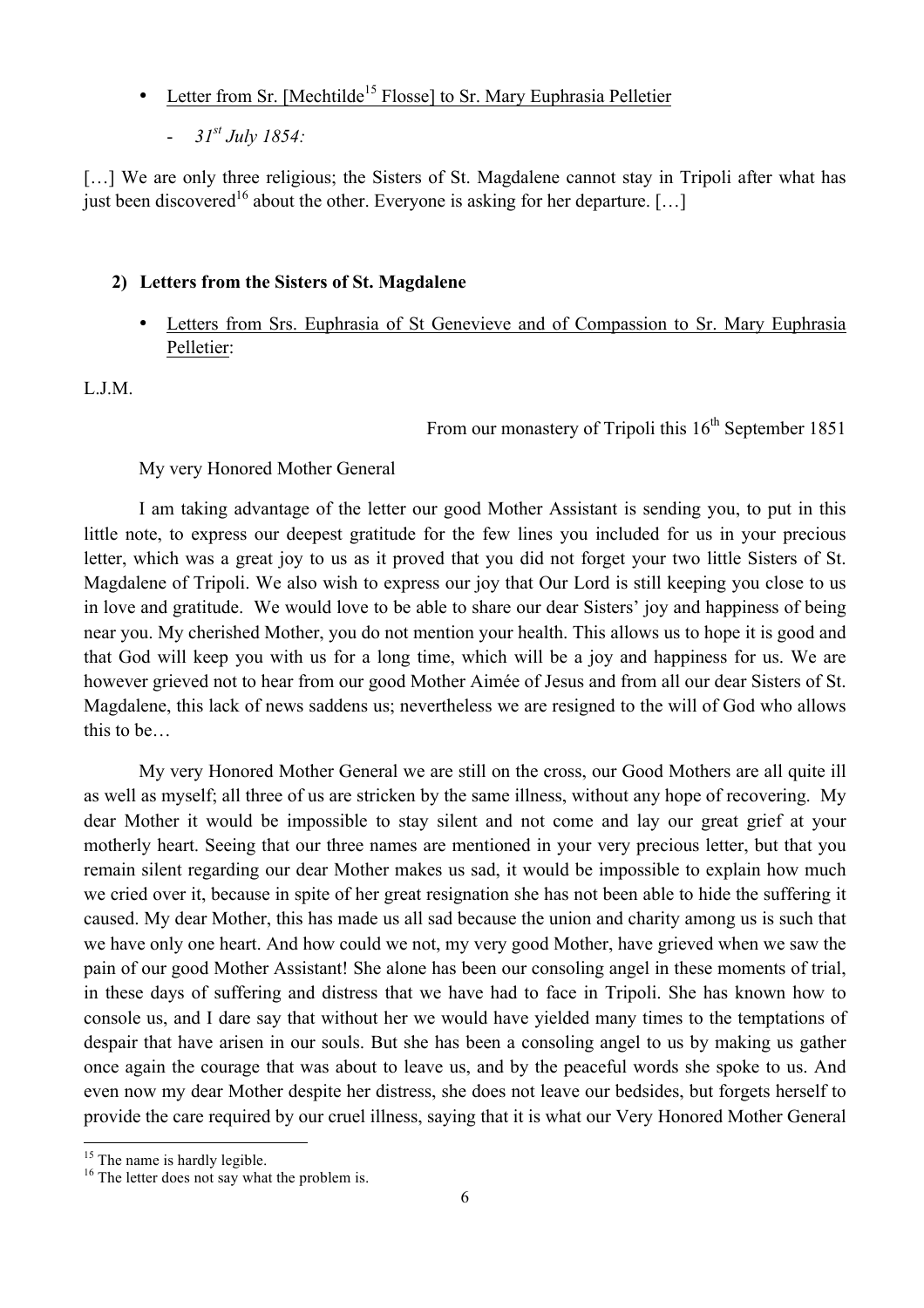would do if we were fortunate enough to have her among us. Ah! My Very Worthy Mother, it would be impossible to describe her zeal, her devotion, and how much this good Mother is attached to you and to the congregation. She is a true saint and is following the spirit of God and yours in all things. Allow us in a few words to say she does all she can to make us forget the pain of exile. Forgive me, Very Honored Mother, for talking to you for so long, but I am only following the feelings you have always taught us to have for all our good Mothers, the one of gratitude, the duty of which we like to fulfill. I will also say my Dear Mother that God has given us a good Father whose untiring zeal consoles us and helps us with his advice to walk the path of religious perfection. I am finishing my Very Honored Mother by begging you to bless us and I kiss your blessed hand; and am in the profoundest of respects in the divine hearts of Jesus and Mary, My Very Honored Mother, your unworthy but obedient and devoted daughter,

Euphrasia of St Genevieve and of Compassion $17$ 

#### G.B.B.

My Very Honored Mother, we come kneeling to you to ask for a favor, that you allow us to raise our veils, as not being cloistered, we are obliged to speak even to men with our faces uncovered, and it pains us, but we are submitting to your will.

Please give, my Very Honored Mother, our deep respect to all our good Mothers in the Council and Chapter, to Mother Aimée of Jesus, Mother St Philippe and Mother St Vincent, and tell our dear Sisters of St. Magdalene that we always love them.

# *[Not dated]:*

 $\left[\ldots\right]^{18}$  having only one wish which is to give our entire life to these poor souls; it is very easy to instruct them in this country as they have no religion. We would be very happy if we were called to go by obedience; we would fly there to console and lighten your heart, and we ourselves would die in peace, because we do not want to die without having accomplished this cherished work of yours which is also ours.

Forgive me for this long letter my dear Mother. I am finishing it by prostrating myself at your feet to kiss your blessed hand and to ask for your blessing for all your daughters of Tripoli, and I remain, very worthy and very honored Mother in the divine hearts of Jesus and Mary, with the deepest respect,

> Your very humble and obedient All devoted and unworthy daughter Euphrasia of St Genevieve and Sister Euphrasia of Compassion

<sup>&</sup>lt;sup>17</sup> It seems Euphrasia of St Genevieve also signed for Euphrasia of Compassion. <sup>18</sup> The beginning of the letter is missing.